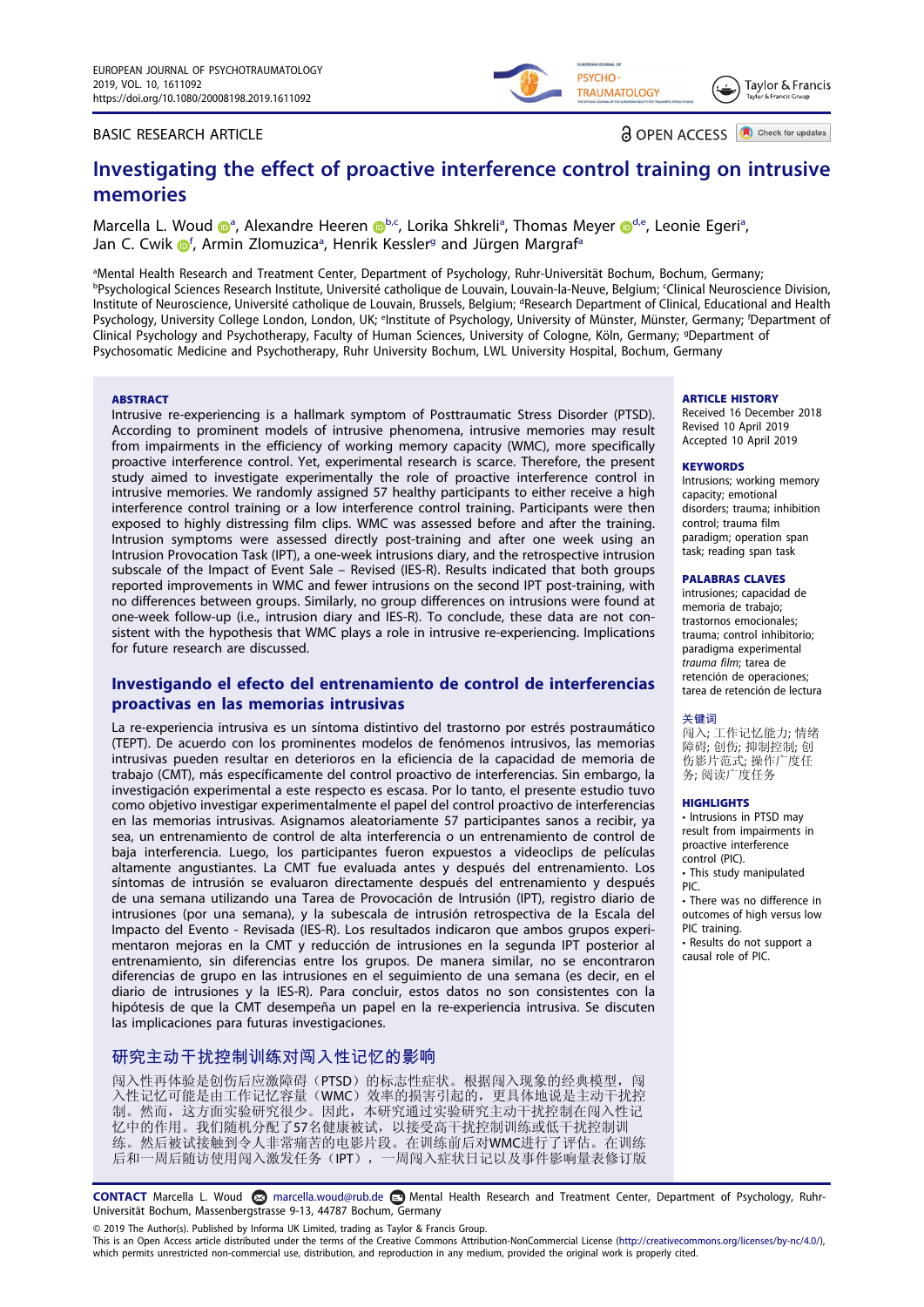(IES-R)的回顾性闯入子量表直接评估闯入症状。结果表明,两组均报告WMC改善, 第二次IPT训练后闯入较少,两组间无差异。同样,在一周的随访中没有发现闯入的群体 差异(即闯入日记和IES-R)。总之,这些数据与WMC在闯入性再体验中发挥作用的假设 不一致。文中讨论了对未来研究的启示。

<span id="page-1-0"></span>Posttraumatic Stress Disorder (PTSD) is characterised by involuntary, intrusive phenomena, such as intrusive re-experiencing (American Psychiatric Association [APA], [2013](#page-9-0)). One of the core symptoms of PTSD are intrusive memories, i.e., spontaneous, involuntary memories of the trauma (DSM-5; APA, [2013](#page-9-0)). They often occur in the form of vivid flashbacks or nightmares, and can cause high levels of distress for the individual. Elucidating factors contributing to the development of intrusions has been an important target for research in experimental psychopathology. A great body of research focused on the role of working memory capacity (WMC), following assumptions of cognitive models postulating that impairments in WMC are a risk and maintaining factor of intrusive memories (e.g., Brewin & Smart, [2005;](#page-9-1) Dalgleish, [2004](#page-10-0)). WMC is critical to executive control and refers to the ability to maintain goal-directed information active in working memory and suppress interfering, irrelevant information (Engle, [2002](#page-10-1); Kane & Engle, [2000\)](#page-10-2). It is usually assessed in tasks in which participants have to remember consecutively presented stimuli in combination with attention demanding distractor tasks, such as e.g., the reading span task (Rspan) or the operation span task (Ospan; for an overview, see Engle, [2001](#page-10-3)).

<span id="page-1-10"></span><span id="page-1-9"></span><span id="page-1-8"></span><span id="page-1-5"></span><span id="page-1-4"></span><span id="page-1-3"></span>Within research of WMC, the link between the ability to control inhibition of irrelevant information (i.e., inhibitory control) and the development of intrusions has been studied intensively. To illustrate, Verwoerd, de Jong, and Wessel [\(2008\)](#page-10-4) found a predictive relationship between low inhibitory control and intrusion frequency. The specific inhibitory process responsible for this association is thought to be proactive interference (e.g., Verwoerd, Wessel, & de Jong, [2009;](#page-10-5) Verwoerd, Wessel, de Jong, Nieuwenhuis, & Huntjens, [2011](#page-10-6)), which implies that newly learned information interferes with the recall of similar, previously learned information. Here, Verwoerd et al. ([2009\)](#page-10-5) showed that resistance to proactive interference was related to a lower frequency of intrusive memories, providing tentative evidence that impairments in proactive interference control reflect a vulnerability factor for intrusive memories. However, the cause-effects relationship between proactive interference control and intrusive memories is unclear since most studies used correlational approaches. An exception is the study by Bomyea and Amir [\(2011\)](#page-9-2). That is, they experimentally manipulated inhibition requirements in a WMC task, and evaluated the effect of this training on intrusive thoughts during a

<span id="page-1-11"></span>thought suppression task. Unselected undergraduate participants were randomly assigned to repeatedly practice an adapted version of the Rspan task requiring either high interference control (HIC; training condition) or low interference control (LIC; control condition). Results indicated that individuals in the HIC group exhibited greater improvements of WMC performance from pre- to post-training relative to LIC group, as well as fewer intrusions during a thought suppression task, as measured with the intrusion subscale of the Impact of Event Scale-Revised (IES-R; Weiss & Marmar, [1996\)](#page-11-0). More recently, Bomyea, Stein, and Lang ([2015\)](#page-9-3) tested the effects of an eight-session training among patients with PTSD. Results showed that HIC, compared to LIC, improved in WMC performance, while reducing reexperiencing symptoms. However, PTSD-related symptomatology and distress improved equally across both training conditions. To conclude, there is some first evidence showing that high interference control training may yield beneficial effects on WMC and symptoms of intrusive re-experiencing (for a review on information processing biases and cognitive trainings in PTSD, see e.g., Vasterling & Hall, [2018;](#page-10-7) Woud, Verwoerd, & Krans, [2017](#page-11-1)).

<span id="page-1-12"></span><span id="page-1-7"></span>However, there is a clear need for additional research. First, the above-mentioned research mostly examined factors maintaining intrusive memories. This leaves the unanswered question whether WMC plays a causal role in the initial development of intrusive memories. Second, additional research is needed from a theoretical perspective in order to test and refine the role of WMC in cognitive models of PTSD. Third, no studies have explored whether WMC performance may be a suitable target in the development of novel therapeutic approaches or preventive interventions in survivors of recent trauma. Finally, replication studies are needed since WMC training is in its early stages of scientific development.

<span id="page-1-6"></span><span id="page-1-2"></span><span id="page-1-1"></span>Accordingly, the main aim of the present study was to further advance our understanding of interference control in intrusion development. Based on published interventions to manipulate WMC, we administered either high or low interference control training (HIC vs. LIC, see Bomyea & Amir, [2011;](#page-9-2) Bomyea et al., [2015](#page-9-3)) to healthy participants. Extending these prior studies, we subsequently confronted participants with traumatic film clips as an analogue traumatic event (for review, see James et al., [2016\)](#page-10-8). Intrusions were assessed during the session by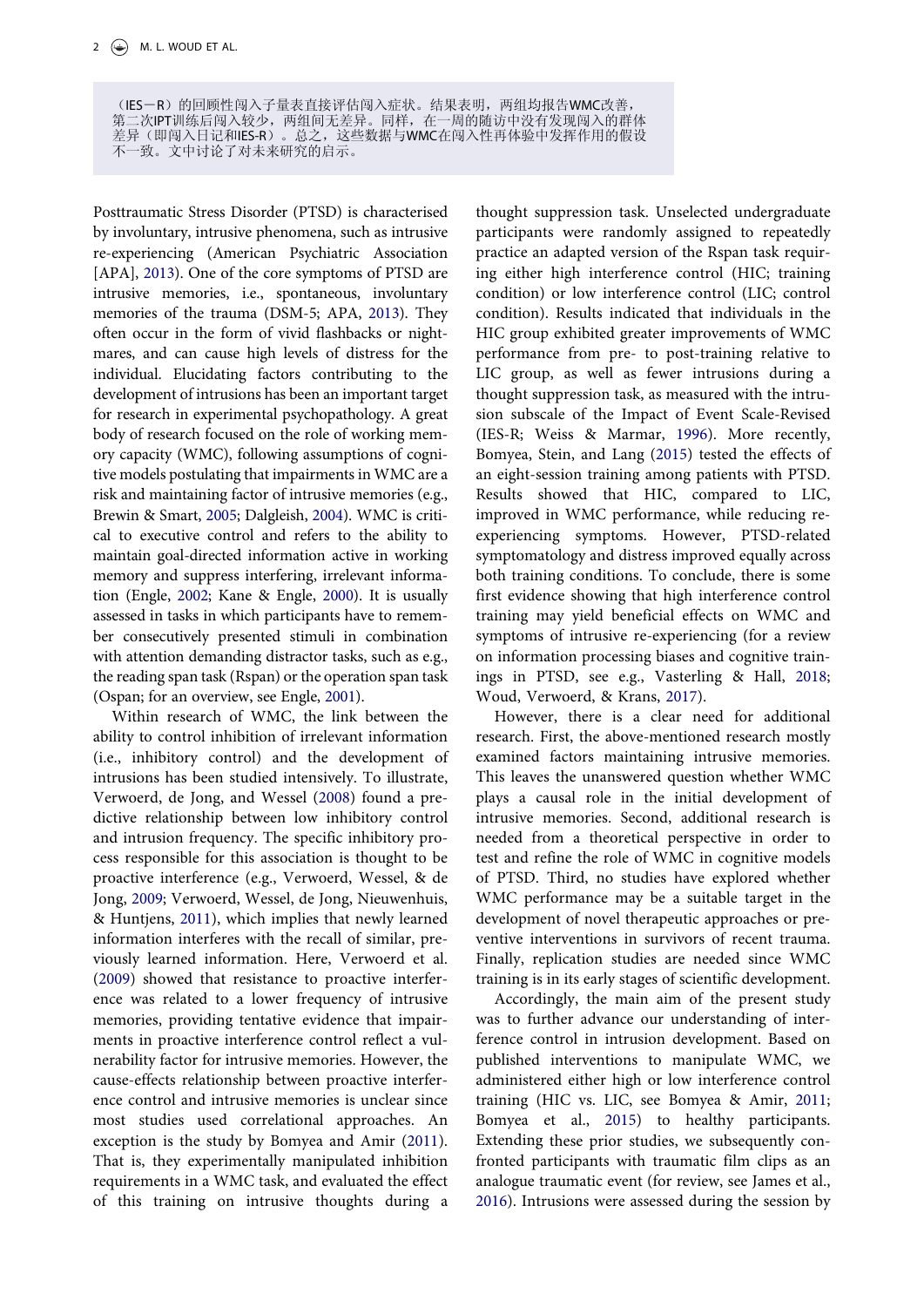means of an Intrusion Provocation Task (IPT; see James et al., [2015\)](#page-10-9) and after a week by means of an intrusion diary and the intrusion subscale of the Impact of Event Scale – Revised (IES-R (Weiss & Marmar, [1996](#page-11-0)). The latter approach thus clearly extends previous approaches: Instead of relying on one, static single time-point perspective of intrusions, we cover a broader time range and therefore can also assess potential delays in trauma-relevant processing. We expected to find training-congruent differences in WMC, i.e., better performance from pre- to posttraining for those receiving HIC versus LIC training. Further, we expected that HIC compared to LIC training, would lead to fewer intrusive memories during the session and after a week. Finally, we investigated the correlation between WMC performance post–training and intrusive memories (Intrusion Provocation Task after a week, intrusions reported in the intrusion diary, and the intrusion subscale of the Impact of Event Scale – Revised), expecting that better WMC performance would be associated with fewer intrusive memories.

## 1. Methods

## 1.1. Participants

<span id="page-2-9"></span><span id="page-2-8"></span><span id="page-2-7"></span><span id="page-2-4"></span><span id="page-2-3"></span><span id="page-2-2"></span><span id="page-2-0"></span>The sample included 57 healthy participants (46 women). The study was advertised via flyers, poster, and social media. Participants who were interested in the study received a screening questionnaire and were invited to take part in the study if they met the eligibility criteria. The screening questionnaire assessed demographic information and included four questionnaires, i.e., the Beck Depression Inventory-II (BDI-II; Beck, Steer, & Brown, [1996\)](#page-9-4), the Spontaneous Use of Imagery Scale (SUIS; Reisberg, Pearson, & Kosslyn, [2003](#page-10-10)), the State and Trait Anxiety Inventory -Trait (STAI-T; Spielberger, Gorsuch, Lushene, Vagg, & Jacobs, [1983](#page-10-11)), and the Trauma History Checklist (THC; Holmes & Steel, [2004](#page-10-12)). We used the validated German versions of these questionnaires (SUIS: Görgen, Hiller, & Witthöft, [2016](#page-10-13); BDI-II: Hautzinger, Keller, & Kühner, [2006;](#page-10-14) STAI-T: Laux, Glanzmann, Schaffner, & Spielberger, [1981](#page-10-15)). The German version of the Trauma History Checklist has been used in previous studies of the first author (e.g., Woud et al., [2018\)](#page-11-2). Participants were included if they were fluent in German, have never been diagnosed with a PTSD or psychosis, did not suffer from a blood-/injury- or injection-phobia, were not colour blind, had no visual or hearing problems, did not take medication that could alter their performance on the computer tasks (e.g., antidepressants), did not watch films with violent contents on a regular base, had a BDI score lower than 18, and reported no suicidal tendencies.

## 1.2. Mood ratings

<span id="page-2-5"></span>Five mood states were assessed over the course of the study, i.e., fear, horror, anxiety, sadness, hopelessness and depression (see James et al., [2015\)](#page-10-9) using 11-point scales ranging from 0 (not at all) to 10 (extremely). Scores across the 4 scales were averaged to provide a single mood index.

## 1.3. Trauma films

<span id="page-2-12"></span><span id="page-2-11"></span><span id="page-2-6"></span>The trauma films (Kessler et al., [2019](#page-10-16)) consisted of 16 scenes displaying various highly distressing events (e.g., a corpse washed up at the coast, real-life road traffic accident; James et al., [2016](#page-10-8)). The compilation lasted for about 15 min. Participants were asked to imagine being a bystander while watching the scenes and to pay close attention without looking away. Consistent with previous studies (e.g., Woud et al., [2018;](#page-11-2) Woud, Holmes, Postma, Dalgleish, & Mackintosh, [2012](#page-11-3)), the film was presented in a separate, darkened room and participants were left alone while watching the movie. Participants' engagement with the films was assessed by means of an 11-point Likert-scale  $(0 = no$  attention,  $10 = full$  attention).

# <span id="page-2-10"></span><span id="page-2-1"></span>1.4. Assessment working memory: operation span task (Ospan; Bunting, [2006;](#page-10-17) Unsworth, Heitz, Schrock, & Engle, [2005\)](#page-10-18)

During the Ospan task, participants had to solve simple math problems while simultaneously trying to remember unrelated letters. It consisted of three practice stages and the actual Ospan task. During the first practice stage, two letters were always presented consecutively in the middle of the screen for 800 ms. Participants had to remember the letters and select them in the presented order out of a 12-letter matrix presented on the screen (no time limit). Responses were followed by accuracy feedback. There were four practice trials. In the second practice stage, participants were required to solve 15 simple math problems as quickly as possible, e.g.,  $(7/1) - 5 = ?$ . Each math problem was followed by a potential solution, which participants had to approve or reject. In this stage, participants received feedback after each trial and for their overall performance. Further, for each participant, response times were averaged and 2 standard deviations were added in order to obtain an individual time limit for the actual task. The third practice stage combined the assignments of the two previous stages. That is, participants were instructed to remember and recall letters while simultaneously solving math problems. This third practice stage contained four trials, i.e., two trials with each two math problems and two letters, and two trials with each three math problems and three letters.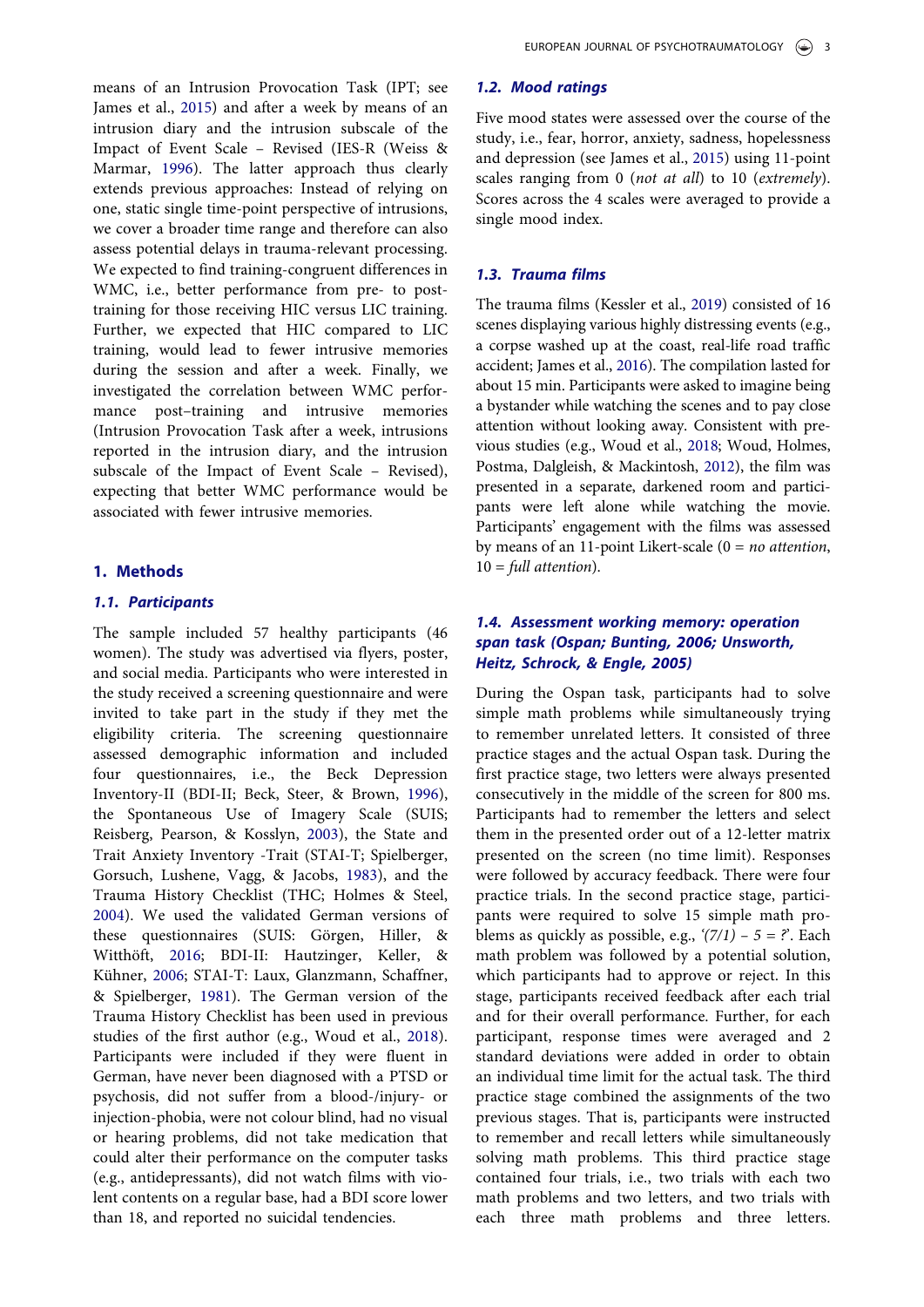Feedback was given when participants responded incorrectly or exceeded the time limit. Further, at the end of each trial, feedback was provided on the math and recall performance. The combined practice stage was followed by the actual task. Here, sets varied in size from two to six math problem and letters. Each set was presented three times, resulting in 15 trials with a total of 60 math problems and 60 letter presentations. Math problem/letters were generated randomly for each participant. As an index of working memory capacity, we used the traditional absolute scoring method. That is, the Ospan score reflects the sum of all correctly recalled sets (e.g., Unsworth et al., [2005\)](#page-10-18). For a visual presentation of the task see [Figure 1.](#page-3-0)

# <span id="page-3-1"></span>1.5. Working memory training – reading span task (Rspan; Lustig, May, & Hasher, [2001\)](#page-10-19)

During the Rspan task, participants were required to memorise items while evaluating sentences as 'meaningful' or 'meaningless'. The task contained two conditions: The high proactive interference condition (HIC), which used the same stimulus type (i.e., words) for both memorised and interfering items, and the low proactive interference condition (LIC), which used two different stimulus types (i.e., words and numbers). Accordingly, the HIC required more inhibition of proactive interference than the LIC, and thus served as the WMC training condition. Like the Ospan task, the Rspan task started with a three-stage

practice phase. During the first practice stage, participants practiced either memorising words (HIC) or words and numbers (LIC). The stimuli were presented consecutively in the middle of the screen for 800 ms. After that, response boxes appeared in which participants were required to enter the recalled stimuli in the correct order. This was followed by feedback about participants' performance. There was no time limit during this stage. In the HIC, participants completed four trials, i.e., two trials of two words and two trials of three words. In the LIC, participants also completed four trials, however, the four trials consisted of one trial of two words, one trial of two numbers, one trial of three words, and one trial of three numbers. In the second practice stage, participants were asked to evaluate short sentences (9–14 words) as meaningful or meaningless. Each sentence was presented on the screen and participants were instructed to click the mouse as soon as they had evaluated the sentence. Next, a response screen appeared on which participants had to indicate whether the presented sentence was meaningful or not. A total of 15 sentences were displayed. Participants received feedback after every response and for their overall performance. Participants' average response time of this stage plus 2 standard deviations was set as time limit for the actual task. The third practice stage combined the assignments of the two previous practice stages. That is, participants were instructed to remember and recall items while simultaneously evaluating sentences. The combined practice stage consisted of four trials



<span id="page-3-0"></span>Figure 1. Set example of the OSpan task.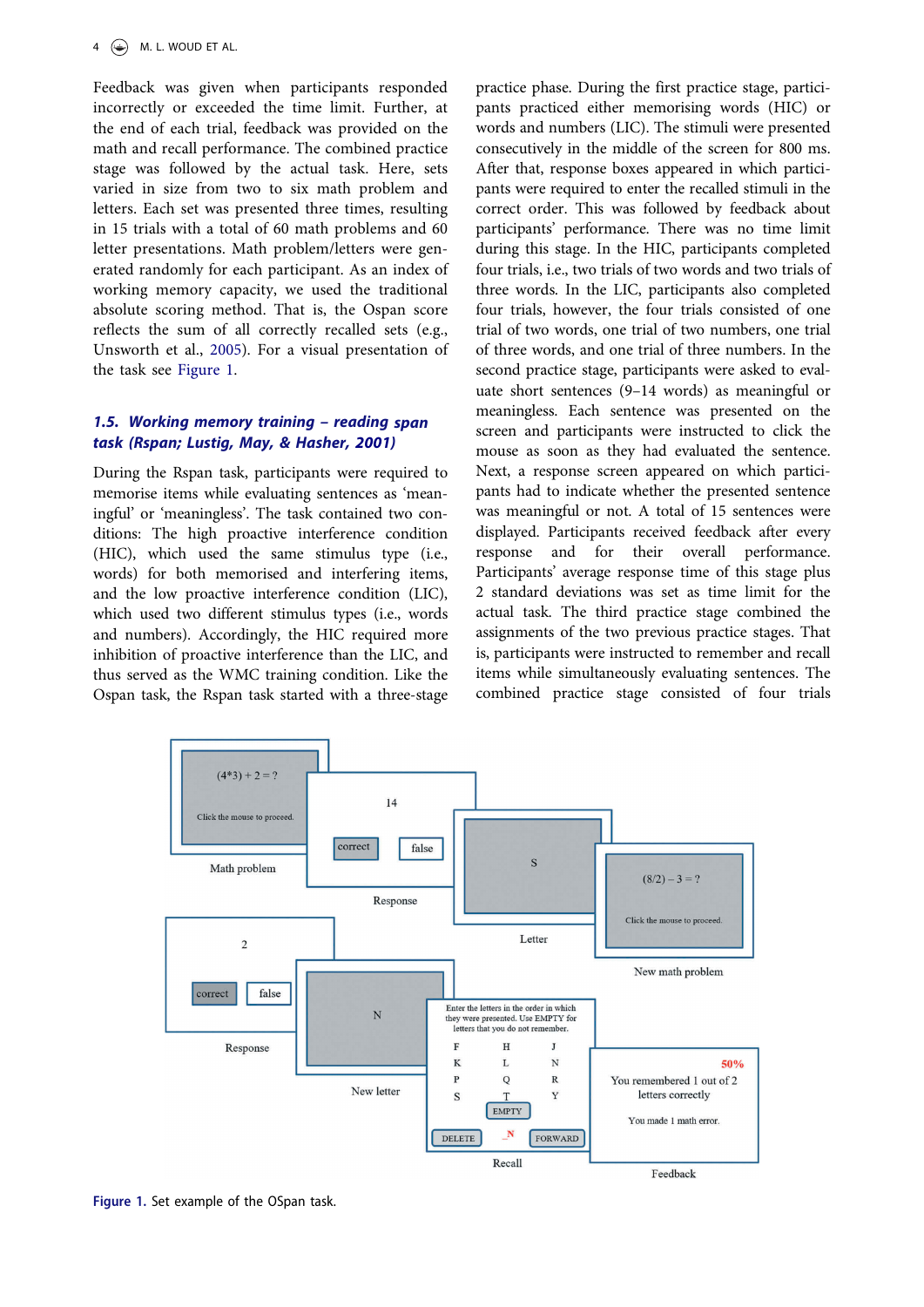analogue to the trials in the first practice stage, whereby the stimuli depended on the training condition (i.e., during HIC training, words only were presented, during LIC training, words and letters were presented). In the actual task, participants in both conditions received sets that varied from two to six sentence and word/letter combinations. Each set was presented three times, resulting in 15 trials with 60 sentence presentations and 60 word/number presentations, with a mean duration of approx. 20 mins. We note that this is a shorter training than that used by Bomyea and Amir [\(2011\)](#page-9-2), who included 45 trials in a training lasting approximately 30 mins. For a visual presentation of the two conditions see [Figures 2](#page-4-0) and [3](#page-5-0).

## 1.6. Outcome measures intrusions

# 1.6.1. Intrusion provocation task (IPT; adapted from James et al., [2015](#page-10-9))

In this task participants were presented with 16 blurred pictures, one from each scene of the trauma film, which depicted the moment just before the aversive event of the scene occurred. The pictures were in the same order as the scenes in the trauma film. Each picture displayed on the screen for 2 s without an inter-stimulus interval. When viewing the scenes, participants were instructed to imagine being a bystander of the scene. After the presentation of all pictures, participants closed their eyes for two minutes. During this period, participants were asked to press a key on the keyboard each time a mental image of the movie popped into their mind. Per participant, an overall IPT intrusion score was calculated by summing up all key presses (James et al., [2015\)](#page-10-9).

### 1.6.2. Intrusion diary

We recorded film-related intrusions over a one-week period via a pen-and-paper diary (e.g., Woud et al., [2018](#page-11-2), [2012](#page-11-3)). Participants were asked to write down any intrusion evoked by the film with a short description of its content, nature (mental images, verbal thoughts, or a combination of both), and distress ( $0 = not$  distres $sing, 100 = extremely \, distresing.$  Intrusions were defined as 'any memory of the film (or part of the film) that appears apparently spontaneously in your mind. Do not include any memories of the film that you deliberately or consciously bring to mind'.

# 1.6.3. Impact of event scale-revised (IES-R; Weiss & Marmar, [1996](#page-11-0))

The IES-R is a self-report measure of traumatic stress including three subscales, i.e., intrusion, avoidance, and hyperarousal. Of main interest here was the intrusion subscale. Instructions of the IES-R were adapted in such that participants were asked to relate their responses in regard to their experiences evoked by the



<span id="page-4-0"></span>Figure 2. Set example of the HIC training condition.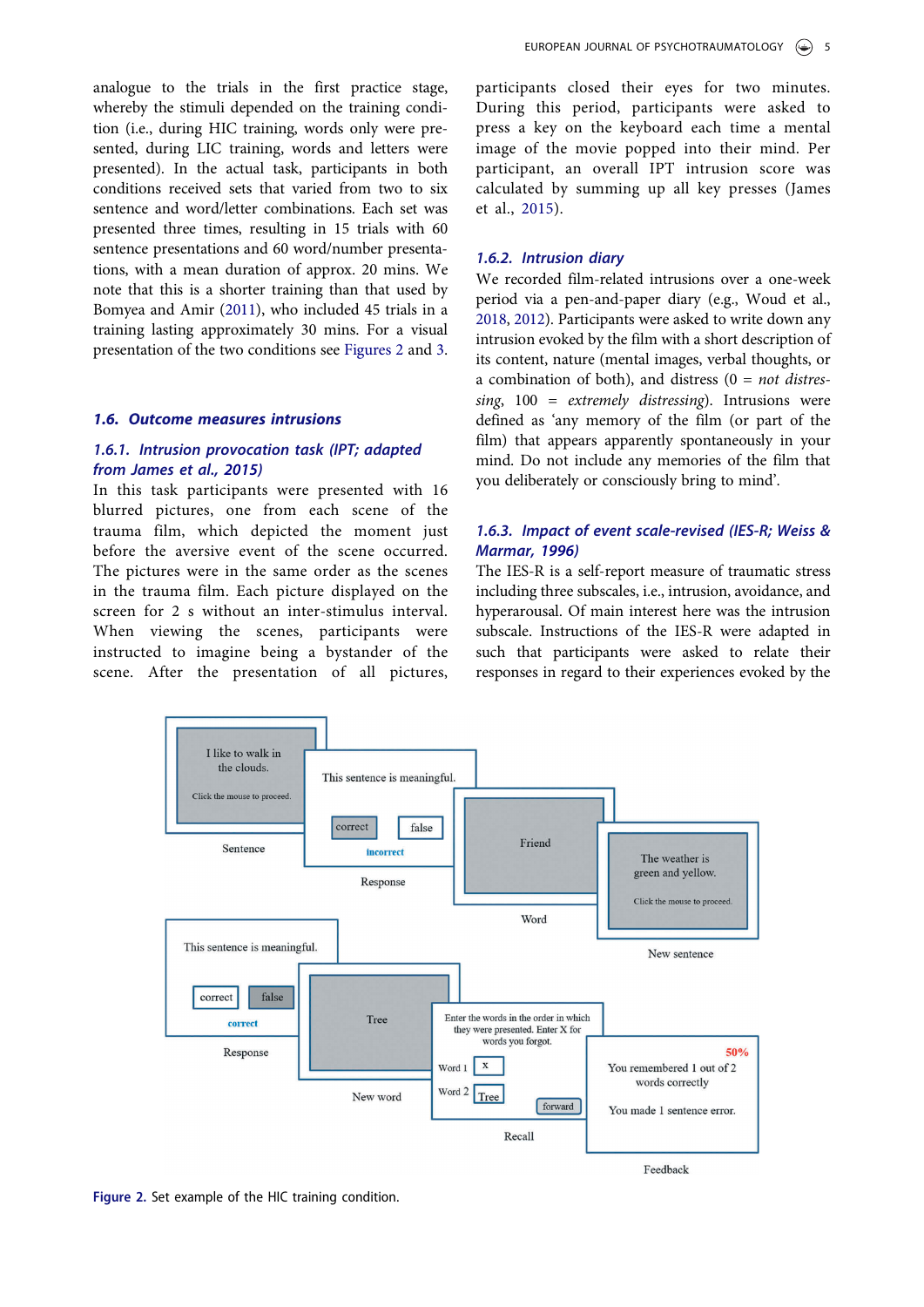

<span id="page-5-0"></span>Figure 3. Set example of the LIC training condition.

<span id="page-5-2"></span>trauma film. We used the validated German versions of the IES-R (Maercker & Schützwohl, [1998](#page-10-20)).

## 1.7. Memory test trauma films

Participants' memory about the trauma film was tested via a questionnaire including simple 'yes or no' questions about the movie's contents, i.e., one for each scene (16 in total, with 8 questions requiring a 'yes' and 8 questions requiring a 'no' answer). Correct answers were scored with '1ʹ, incorrect answers with '0ʹ.

## 1.8. Compliance rating diary

Participants rated their diary completion in relation to the statement, 'I have often forgotten (or have been unable) to record my intrusive thoughts or images in the diary', on a scale ranging from 0 (not at all true of

me) to 10 (completely true for me). Furthermore, they had to indicate how accurately they had completed their diary, on a scale ranging from 0 (not at all accurate) to 10 (very accurate).

# 1.9. Statistical approach main outcome measures

The present study used a between-subjects design which included two groups: HIC and LIC. Repeated-measures ANOVAs were conducted to examine changes in working memory capacity and intrusions during the session from pre- to posttraining. Time x Group interactions indicate the outcomes of interest. Outcomes at follow-up were compared using between-groups tests. Means, standard deviations, and statistics of the baseline characteristics are presented in [Table 1.](#page-5-1) The analysed

<span id="page-5-1"></span>

|  | Table 1. Baseline characteristics for the HIC and LIC group. |  |  |  |
|--|--------------------------------------------------------------|--|--|--|
|  |                                                              |  |  |  |

| Table 1. Daschille characteristics for the file and Lie group. |                              |                                     |                          |  |  |  |  |  |  |
|----------------------------------------------------------------|------------------------------|-------------------------------------|--------------------------|--|--|--|--|--|--|
|                                                                | LIC<br>$(n = 28, 23$ female) | <b>HIC</b><br>$(n = 26, 21$ female) |                          |  |  |  |  |  |  |
|                                                                | M (SD)                       | M (SD)                              | <b>Statistics</b>        |  |  |  |  |  |  |
| Age                                                            | 21.18 (4.03)                 | 21.31 (3.13)                        | $t(52) = .313, p = .896$ |  |  |  |  |  |  |
| <b>SUIS</b>                                                    | 60.93(9.13)                  | 63.11 (8.29)                        | $t(52) = .919, p = .362$ |  |  |  |  |  |  |
| <b>BDI-II</b>                                                  | 5.07 (4.54)                  | 6.43(5.34)                          | $t(52) = 1.01, p = .319$ |  |  |  |  |  |  |
| THC                                                            | .49 (.83)                    | .60(0.96)                           | $t(52) = .429, p = .670$ |  |  |  |  |  |  |
| STAI-T                                                         | 34.22 (9.02)                 | 34.65 (7.07)                        | $t(52) = .193, p = .848$ |  |  |  |  |  |  |
| Mood pre film                                                  | 2.93(6.42)                   | 2.85(4.44)                          | $t(52) = .054, p = .957$ |  |  |  |  |  |  |
| Ospan score pre                                                | 41.29 (14.85)                | 45.00 (12.81)                       | $t(52) = .981, p = .331$ |  |  |  |  |  |  |
| <b>IPT</b> Session 1                                           | 14.43 (16.71)                | 14.88 (8.75)                        | $t(52) = .124, p = .902$ |  |  |  |  |  |  |

LIC/HIC = low/high interference condition in working memory training; SUIS = Spontaneous Use of Imagery Scale; BDI-II = Beck Depression Inventory-II; THC = Trauma History Checklist; STAI-T = Spielberger State-Trait Anxiety Inventory – Trait version; Ospan ccore = operation span Score assessing working memory capacity; IPT = Intrusion Provocation task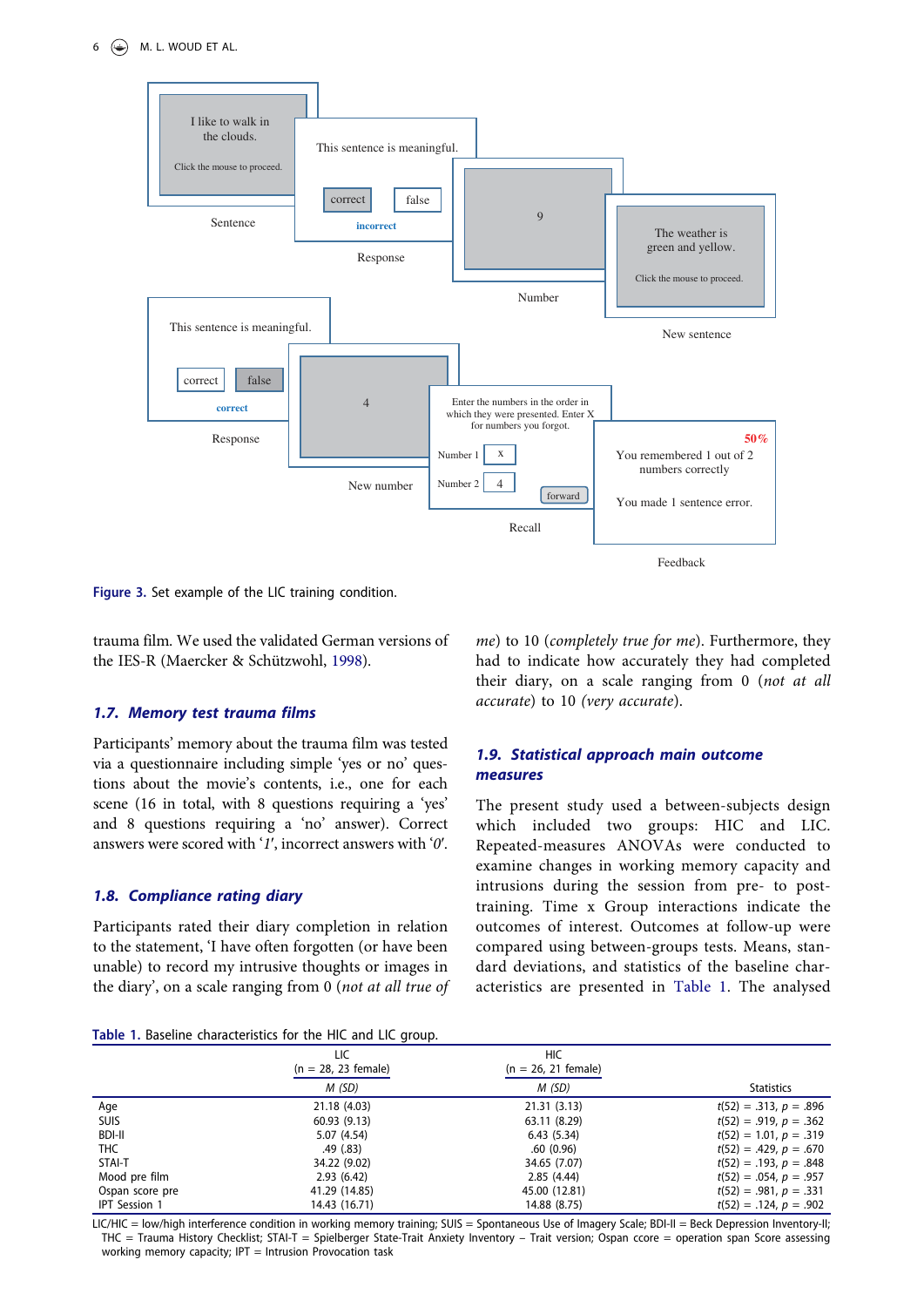dataset can be obtained via the open science framework via the following link: [https://osf.io/ykdsr/?](https://osf.io/ykdsr/?view_only=aa5b3d9878734d49ab64ff5fb6c83b26) [view\\_only=aa5b3d9878734d49ab64ff5fb6c83b26](https://osf.io/ykdsr/?view_only=aa5b3d9878734d49ab64ff5fb6c83b26)

### 1.10. Procedure

The study included two visits. At the first visit, participants completed the mood questionnaire and the Ospan task, and were then assigned to the one of the two WMC conditions (i.e., by using pre-defined counterbalancing). Immediately after the training, participants completed the second Ospan task and were exposed to the trauma films, completed the second mood questionnaire, and the attention and distress questionnaire, respectively. Participants also completed the first Intrusion Provocation Task (IPT) and received the intrusion diary. After seven days, participants returned for the follow-up session in which the intrusion diary was checked. Participants also completed the Impact of Event Scale – Revised (IES-R), the second Intrusion Provocation Task (IPT), the diary compliance rating, and the memory test. Participants were the debriefed and received compensation (15 euros or course credits).

### 2. Results

## 2.1. Participant characteristics

Following Bomyea and Amir ([2011](#page-9-2)), we removed three participants with a math accuracy below 85% in the Ospan task from all analyses, resulting in a final sample of  $n = 54$ . Gender was equally distributed between the groups,  $\chi^2$  (1) = .017, p = .897, and there were no group differences between the HIC and LIC in baseline characteristics (see [Table 1](#page-5-1) for means, standard deviations and statistics).

# 2.2. Changes in working memory capacity prepost training

To test whether the training affected WMC performance, a repeated measures ANOVA was conducted including the between-subjects factor Group (HIC, LIC) and the within-subjects factor Time (pre-training, post-training). The crucial Group x Time interaction, however, was not significant:  $F(1,52) = .126$ ,  $p = .724$ ,  $\eta_p^2$  = .002 (pre LIC:  $M = 41.29$ , SD = 14.85; post LIC:  $M = 45.93$ ,  $SD = 12.34$ ; pre HIC:  $M = 45.00$ ,  $SD = 12.81$ ; post HIC:  $M = 48.77$  SD = 13.04). Instead, we found a main effect of Time, showing that both groups improved over the course of the training: F  $(1,52) = 11.69, p = .001, \eta_p^2 = .184$  (pre:  $M = 43.07$ ,  $SD = 14.00$ ; post:  $M = 47.30$ ,  $SD = 12.64$ ) (main effect Group:  $F(1,52) = .925$ ,  $p = .341$ ,  $\eta_p^2 = .017$ ).

# 2.3. Film related ratings: attention, mood and memory

HIC and LIC did not differ concerning their attention while watching the film  $t(52) = .389$ ,  $p = .699$  (HIC:  $M = 9.04$ ,  $SD = 1.00$ ; LIC:  $M = 9.14$ ,  $SD = .97$ ) or distress evoked by the film  $t(52) = .732$ ,  $p = .467$  (HIC:  $M = 6.27$ ,  $SD = 2.78$ ; LIC:  $M = 6.75$ ,  $SD = 2.01$ ). Further, participants' mood became more negative from pre- to postmovie: main effect Time:  $F(1,52) = 91.78, p < .001,$  $\eta_p^2$  = .638 (pre: *M* = 2.89, *SD* = 5.51; post:  $\overline{M}$  = 16.98,  $SD = 11.80$ ). However, the groups' mood did not change differentially from pre- to post-movie (Time x Group:  $p = .972$ ). Finally, results showed that participants of the LIC group had higher scores on the film memory test than participants of the HIC group:  $t(52) = 2.263$ ,  $p = .028$  $(HIC: M = 9.42, SD = 1.60; LIC: M = 10.25, SD = 1.04).$ 

### 2.4. Intrusions

### 2.4.1. Intrusion provocation task (IPT)

A repeated measures ANOVA including the betweensubjects factor Group (HIC, LIC) and the within-subjects factor Time (Session 1, Session 2) did not reveal the expected Group x Time interaction:  $F(1,52)$  < .001,  $p = .988$ ,  $\eta_p^2 < .001$ , or a main effect of Group: F  $(1,52) = .029, p = .865, \eta_p^2 = .001$ . However, we did find a main effect of Time  $F(1,52) = 32.31, p < 001, \eta_p^2 = .383,$ indicating that both groups reported fewer intrusions on the second compared to the first IPT, (Session 1: HIC:  $M = 14.88$ ,  $SD = 8.75$ ; LIC:  $M = 14.43$ ,  $SD = 16.71$ ; Session 2: HIC:  $M = 8.38$  SD = 5.84; LIC:  $M = 7.89$ , SD = 9.13.

### 2.4.2. Intrusion diary

Results of an independent t-tests showed that the two groups did not differ in the number of experienced intrusions a week after the training:  $t(52) = -.548$ ,  $p = .586, d = .15$  (LIC:  $M = 7.86, SD = 5.54; HIC$ :  $M = 8.88$ ,  $SD = 8.09$ ). Further, there were no differences in intrusions distress:  $t(52) = .241$ ,  $p = .810$ ,  $d = .07$  (LIC:  $M = 41.43$ ,  $SD = 21.75$ ; HIC:  $M = 39.94$ ,  $SD = 23.61$ ). When analyzing the three types of intrusions separately (i.e., mental images, verbal thoughts or a combination of both), results did not change  $(p's)$ frequency:  $> .224$ , p's distress:  $> .386$ ). There were no group differences in diary compliance ( $p's > .102$ ).

## 2.4.3. Impact of event scale – revised (IES-R)

There were no group differences on the intrusion subscale,  $t(52) = .121$ ,  $p = .904$  (LIC:  $M = 10.50$ ,  $SD = 6.64$ ; HIC:  $M = 10.73$ ,  $SD = 7.41$ ) (total score:  $t(52) = .185, p = .854$ .

## 2.4.4. Correlational data

Correlational analysis between the working memory performance post training and intrusive memories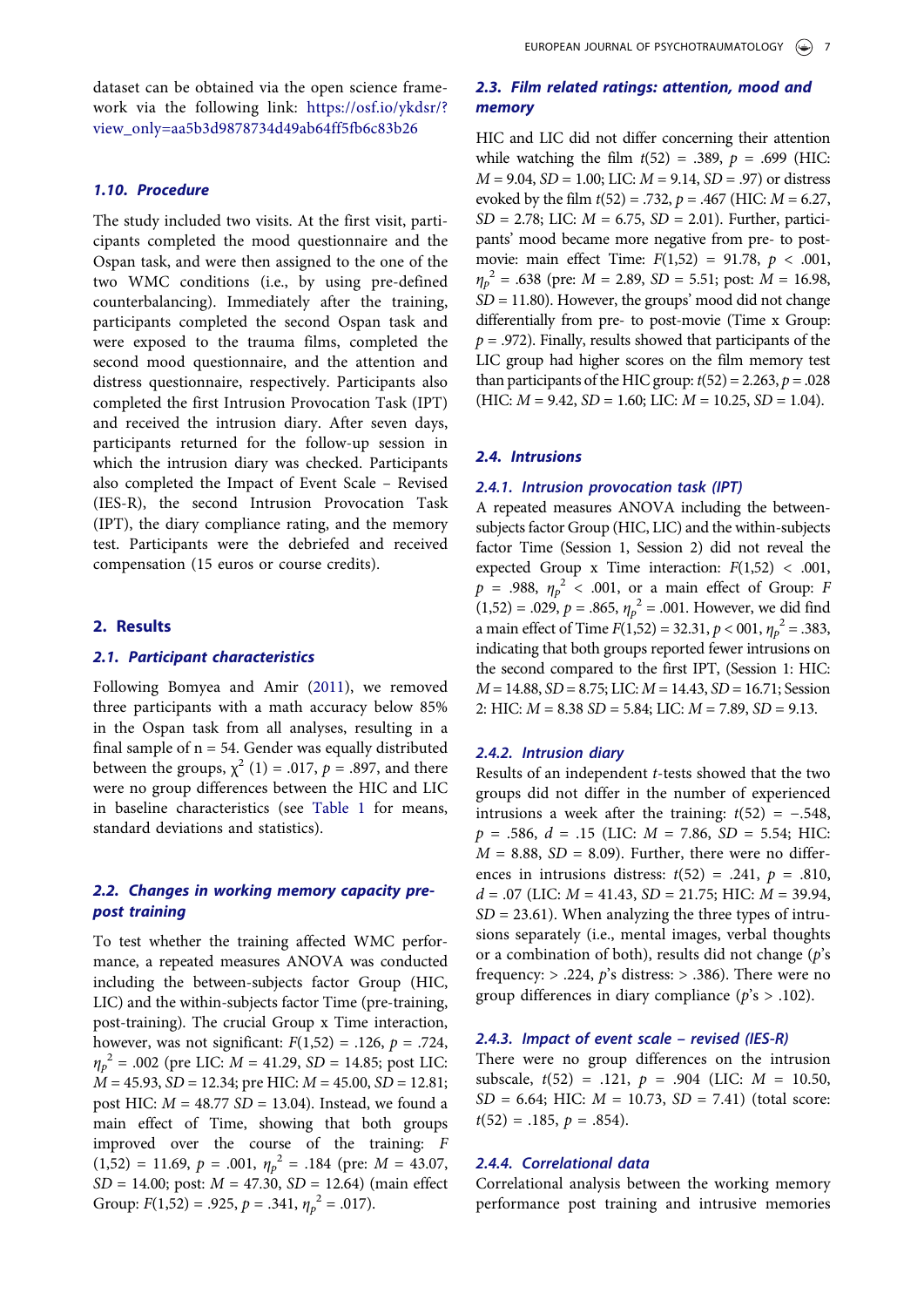revealed no significant relationships on any measure: Intrusion Provocation Task (IPT) during session 2: r (54) = .075,  $p = .588$ , intrusion diary:  $r(54) = -.123$ ,  $p = .375$ , intrusion subscale of the Impact of Event Scale – Revised (IES-R):  $r$  (54) = -.016  $p = .906$ .

## 3. Discussion

The present study sought to experimentally investigate the role of WMC in intrusive re-experiencing. To this end, we aimed to replicate an experimental WMC manipulation that compares a high with a low interference control training (HIC vs. LIC; Bomyea & Amir, [2011;](#page-9-2) Bomyea et al., [2015](#page-9-3)), followed by the presentation of distressing film clips as an analogue traumatic event. Intrusions of these film clips were assessed directly post training (first Intrusion Provocation Task, IPT 1) and after a week (second Intrusion Provocation Task, IPT 2; intrusions diary; intrusion subscale of the Impact of Event Scale – Revised, IES-R). Results showed that HIC training was followed by improvements in WMC performance. However, in contrast to prior studies, HIC did not outperform the LIC training. Regarding our measures on intrusive memories, no differences in intrusion were found between the two training groups, neither immediately after the training nor at one-week followup. However, results of the Intrusion Provocation Task showed that both groups reported fewer intrusions during the second assessment at one-week follow-up. Finally, correlational analysis between levels of working memory post training and intrusive memories revealed no significant relationships on any of the intrusions measures. To summarise, we did not find the expected interaction effects indicative of differential training effects on WMC and intrusive memories, respectively. Consequently, our findings seem to be at odds with the hypothesis that high levels of WMC, compared to low levels of WMC, have beneficial effects on intrusive re-experiencing. However, before interpreting the absence of an effect on intrusions, one has to take a cautious step back: We were unable to contrast different WMC levels in the HIC and to the LIC conditions. Hence, from a theoretical perspective, it is quite a plausible consequence that the two training groups did not differ on intrusive experiencing. In the following section, we discuss the potential implications of these findings for models of intrusive memories, as well as for experimental manipulations of WMC.

The observation that both training conditions exhibited an increase in WMC performance can be explained as follows: Items of the LIC training consisted of letters and numbers, and while this reduces interference with the evaluation of the sentences' meaningfulness, this condition forced participants to switch between numbers and letters. This could be also considered as an active WMC

training, namely one that fosters cognitive flexibility. If correct, this would thus imply that both conditions trained aspects of WMC, which both could have served as a buffer to develop intrusions (see also Bomyea et al., [2015\)](#page-9-3). The fact that we found a main effect of Time on the Intrusion Provocation Task (IPT) with fewer intrusions at session 2 for both training groups supports this explanation.

<span id="page-7-4"></span>However, these clearly are post-hoc explanation, and additional research is needed to advance our understanding of the functional properties of the two training conditions. Further, it is important to also discuss alternative explanations for the results we found. Regarding the results on the Intrusion Provocation Task (IPT), previous studies showed that intrusion frequencies naturally declines over the course of one week (see James et al., [2016](#page-10-8)). As such, the simple passage of time could explain the decline in intrusions we found. Regarding the finding that both groups exhibited indistinguishably significant improvement in WMC performance, the present findings are also consistent with the hypothesis that the improvement from baseline to post-training may merely result from a practice effect (for a discussion, see Heeren, Coussement, & McNally, [2016](#page-10-21)). That should not come as a surprise; several neuropsychological studies have indeed shown that changes in WMC capacity are likely to be affected by practice effects, specifically for an intervention involving a short test-retest period (for a meta-analysis, see Calamia, Markon, & Tranel, [2012\)](#page-10-22). However, researchers from the field of neuropsychological rehabilitation have suggested that practice effects may have prognostic and treatment implications. For instance, in three distinct clinical conditions (i. e., mild cognitive impairment; human immunodeficiency virus; Huntington's disease), practice effects predicted longer-term general daily functioning (Duff et al., [2007\)](#page-10-23). Likewise, practice effects also predicted treatment response to memory training (Calero & Navarro, [2007](#page-10-24); Duff, Beglinger, Moser, Schultz, & Paulsen, [2010](#page-10-25)). Unfortunately, to our best knowledge, such issues have never been explored in trauma research.

<span id="page-7-3"></span><span id="page-7-2"></span><span id="page-7-1"></span><span id="page-7-0"></span>Another important issue relates to our procedure to trigger and assess intrusive memories. In Bomyea and Amir ([2011\)](#page-9-2), effects of HIC versus LIC emerged only after participants had to actively suppress their intrusions. In contrast, we assessed spontaneously occurring intrusions via the Intrusion Provocation task (IPT) and the intrusion diary. Although speculative, this pattern may suggest that WMC training has beneficial effects only within an active cognitive control context, i.e., if intrusions are suppressed or if intrusions interfere with a current goal. In addition, some types of involuntary cognition may be more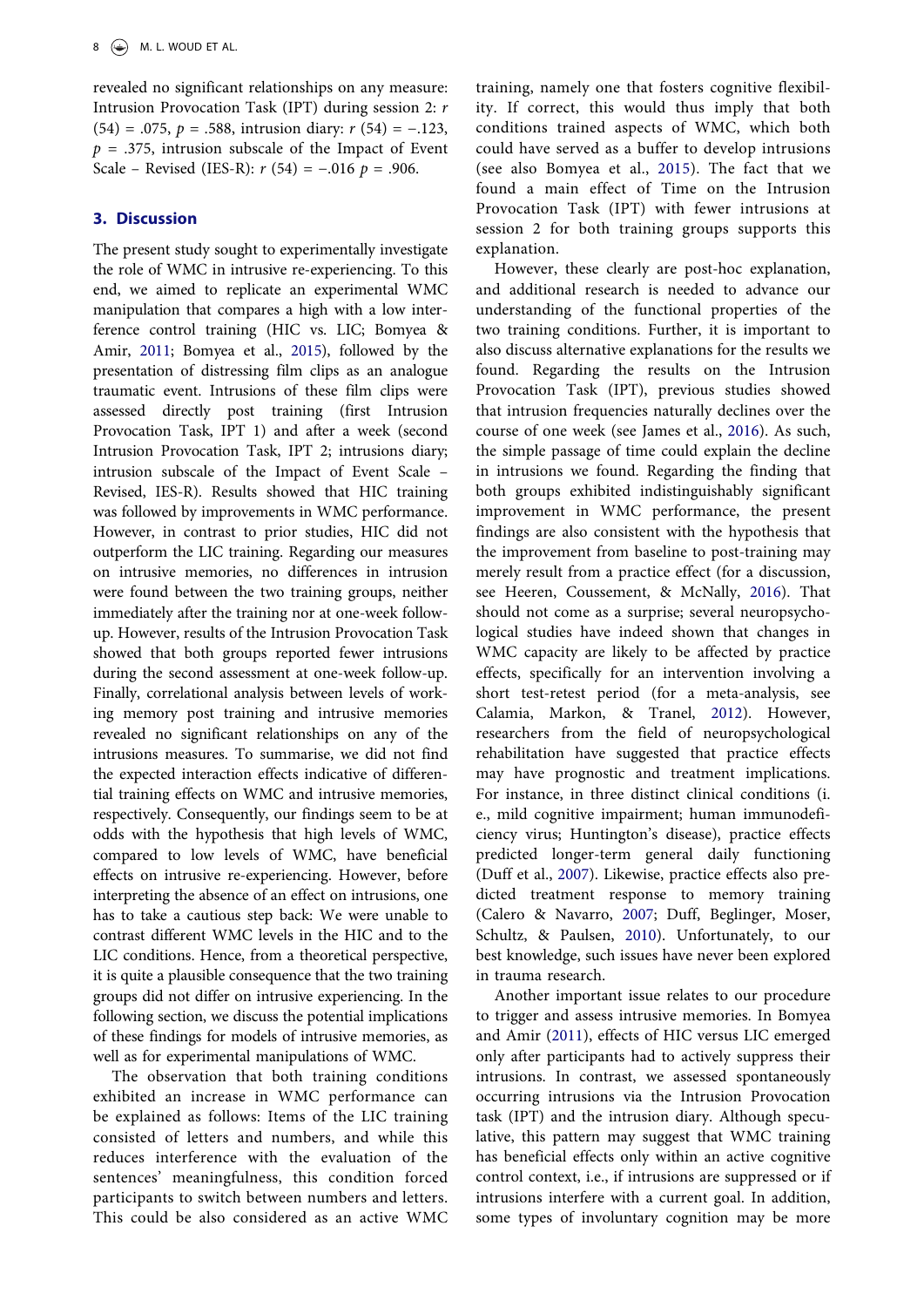sensitive to WMC training effects than others. Support for this idea comes from Takarangi, Strange, and Lindsay [\(2014](#page-10-26), for a commentary, see Meyer, Otgaar, & Smeets, [2015](#page-10-27)), who exposed participants to trauma films and measured involuntary thoughts about the film during an unrelated reading task. Importantly, participants were instructed to report sudden thoughts about the film, and some participants were additionally prompted at unpredictable times whether they were currently thinking about the film. The authors conceptualised these two types of involuntary cognition as 'mind-wandering with' or 'without meta-awareness', respectively. Interestingly, only 'mind-wandering without awareness' correlated with deteriorated reading task performance. For the Intrusion Provocation Task (IPT) in the present study context, these findings suggest that the (self-caught) intrusions may be relatively unaffected by WMC, especially in the absence of a concurrent task causing goal interference. Therefore, an interesting next step would be to extend the Intrusion Provocation Task (IPT) and diary methods with an unrelated reading task, and to assess how strongly reading performance is disturbed by memories of the trauma film. This may help to clarify the overlap and differences between mind-wandering and clinically relevant intrusive trauma memories, which are still poorly understood (for discussion, see Meyer, Otgaar, & Smeets, [2015;](#page-10-27) Takarangi et al., [2014\)](#page-10-26). Moreover, such an operationalization would allow testing goal interference as a potential moderator in the link between WMC and intrusive re-experiencing.

<span id="page-8-3"></span>On a related note, it might be fruitful to extend the measurement of explicit memory as well. Interestingly, we found that participants in the LIC group tended to score better on the film memory questionnaire than the HIC group. This unexpected effect might suggest that the trainings affected explicit recognition memory rather than involuntary memories. Notably, in our study this effect cannot be attributed to changes in WMC. Future studies may want to address the role of WMC in explicit memory more directly, using extended memory tests that allow a more fine-grained exploration of recognition memory, e.g., establishing hit and false alarm rates or item versus relational aspects of memories (regarding the latter, see Zlomuzica et al., [2018\)](#page-11-4).

<span id="page-8-4"></span><span id="page-8-1"></span>Statistical power also has to be taken into account when interpreting the present findings. We conducted a post-hoc power calculation based on Bomyea and Amir [\(2011\)](#page-9-2) on both the training and intrusion data. Regarding the effect of HIC versus LIC on WMC performance, an effect size equivalent of  $d = .77$  was reported for the increase in Ospan scores in the HIC compared to the LIC from pre- to post training (Group x Time interaction:  $\eta_p^2 = .13$ , converted to d in line with the formulae provided by Cohen, [1988](#page-10-28)), which indicated

<span id="page-8-0"></span>that 28 participants per group would have been needed to provide 80% power at  $α = 0.05$ . As such, our study did have sufficient power to find an effect on the Ospan score but not on the intrusion data. However, given recent concerns about the robustness and replicability of results reported in the field of psychology, a more thorough look at the present study's effect sizes seems worthwhile. Here, we particularly focus on the effect sizes of the main outcomes, i.e., results of the working memory training and intrusion data (IPT and intrusion diary). Studies with insufficient statistical power have a lower chance to find a true effect. Further, even if a statistically significant result is found, there is a decreased likelihood that such a result reflects a true effect. This has two consequences: An overestimation of the effect size and a lower change to reproduce the reported findings (Button et al., [2013\)](#page-10-29). Applied to the present context, the effect sizes reported by Bomyea and Amir [\(2011\)](#page-9-2) might suggest that their own study was in fact underpowered, and thus their reported effect sizes overestimations of the 'true' effect (if any). Hence, although our study was sufficiently powered to find their reported effect size for WMC performance, it may have also been underpowered for the 'true' effect (if any). Adequately powered follow-up work is therefore needed to systematically investigate the impact of working memory training on intrusions. However, to further explore this possibility, we calculated Bayes factors (BF01) using default priors in JASP (version 0.9; JASP team, [2018\)](#page-10-30) to express the likelihood of the null (H0) over the alternative hypothesis (H1) given the data. We tested interactions against the respective models including the respective main effects. A BF under 3 is conventionally considered to indicate 'anecdotal' evidence, while a BF under 10 indicates'moderate' evidence. Accordingly, we found moderate evidence against a training effect (i.e. for the null hypothesis) on WMC scores (BF01 = 3.79), IPT intrusions (BF01 = 3.51), and diary intrusions (BF01 = 3.22). Taken together, these analyses suggest that the pattern of findings cannot be attributed solely to a lack of power.

<span id="page-8-2"></span>Finally, our training may not have been long enough to produce a robust training effect, as it contained fewer trials than that used by Bomyea and Amir [\(2011](#page-9-2)). However, the fact that there was no relationship between WMC (as assessed using the OSpan task) and intrusions suggests that even had we achieved greater average improvement in WMC, this would not have been associated with a smaller number of intrusions in the HIC compared to LIC group. The lack of a correlation between working memory and intrusions further emphasises that the robustness (or otherwise) of the relationship between WMC and intrusions is an important issue for follow-up work. When looking at studies investigating the association between WMC, operationalized via the Ospan task, and intrusions, we get a rather heterogeneous picture. Indeed, a number of studies found a correlation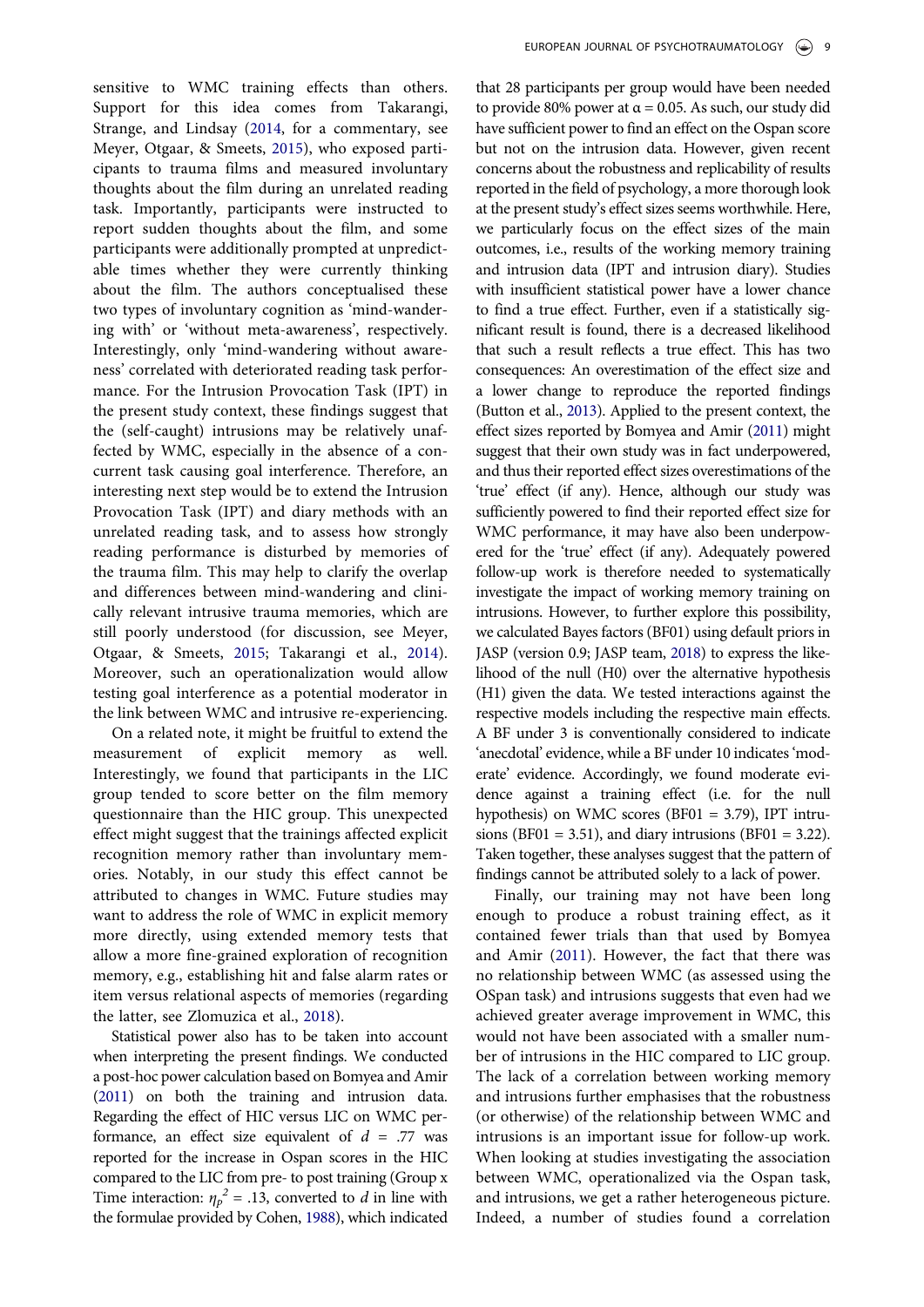<span id="page-9-11"></span><span id="page-9-10"></span><span id="page-9-9"></span><span id="page-9-8"></span>between WMC and intrusions (Bomyea & Amir, [2011](#page-9-2); Bomyea, Amir, & Lang, [2012](#page-9-5); Brewin & Smart, [2005;](#page-9-1) Klein & Boals, [2001](#page-10-31)). However, there are also studies revealing mixed results (Wessel, Huntjens, & Verwoerd, [2010](#page-11-5)) or even no relation (Nixon, Nehmy, & Seymour, [2007\)](#page-10-32). To illustrate, a recent study by Voss, Ehring, and Wolkenstein ([2018\)](#page-11-6) manipulated left dorsolateral prefrontal cortex (dlPFC) activation via transcranial direct current stimulation (tDCS), and it was expected that such a stimulation would influence resistance to proactive interference control, which, in turn, would affect intrusive memories. However, there was neither an effect of tDCS (neither on resistance to proactive interference nor intrusions) nor a correlation between proactive interference control and intrusions. Results of Wessel et al. [\(2010\)](#page-11-5) showed that the association between WMC and intrusions depends on participants' circadian preferences, rendering it questionable whether the relation between WMC and intrusion should be considered as a stable and robust phenomenon. For the present study, this implies that WMC performance and thus also WMC training effects may be more subtle than initially expected, which in turn requires fine-tuned followup work.

<span id="page-9-7"></span>In follow-up research several issues require further examination. First, more fine-tuned training versions have to be developed in order to ensure that there is only one active training condition (for more detailed elaborations on control conditions during cognitive trainings, see Blackwell, Woud, & MacLeod, [2017\)](#page-9-6). Second, the role of thought suppression needs to be investigated. That is, future research should compare the effects of HIC versus LIC training while participants do or do not actively suppress their intrusions. Third, circadian rhythm should be taken into account e.g., by testing participants in the morning versus evening to examine whether this leads to differential findings (e.g., van Wessel et al., [2010\)](#page-11-5). Finally, we relied on the trauma-film paradigm as an analogue stressor, implying that our findings may not generalise to clinical samples exposed to traumatic stress.

<span id="page-9-12"></span>In sum, the present results do not support the hypothesis that WMC plays a role in intrusion development. Our paper demonstrates the pressing need to refine interventions to train WMC whilst further disentangling the effects of this type of cognitive training.

## Acknowledgments

We thank Jens Schulte for his help with programming the computer tasks. Marcella L. Woud is supported by a grant of the Deutsche Forschungsgemeinschaft (DFG; WO2018/2-1).

# Disclosure statement

No potential conflict of interest was reported by the authors.

## Funding

This work was supported by the Daimler and Benz Foundation (32-12/4). The Daimler and Benz Foundation had no role in study design, data collection and analysis, decision to publish, or preparation of the manuscript.

# Ethical approval

All procedures performed in the present study involved human participants and were in accordance with the ethical standards of the institutional and/or national research committee and with the 1964 Helsinki declaration and its later amendments or comparable ethical standards. The study was approved by the local ethic committee of the Ruhr-Universität Bochum (ethical approval number: 181).

### Informed consent

Informed consent was obtained from all individual participants included in the study.

# **ORCID**

Marcella L. Woud **b** http://orcid.org/0000-0002-4974-505X

Alexandre Heeren **b** http://orcid.org/0000-0003-0553-6149 Thomas Meyer **b** http://orcid.org/0000-0001-7228-5365 Jan C. Cwik http://orcid.org/0000-0002-2290-353X

## **References**

- <span id="page-9-0"></span>American Psychiatric Association. ([2013](#page-1-0)). Diagnostic and statistical manual of mental disorders: DSM-5 (5th ed.). Washington, DC: American Psychiatric Publishing.
- <span id="page-9-4"></span>Beck, A. T., Steer, R. A., & Brown, G. K. [\(1996\)](#page-2-0). Beck depression inventory-II manual (2nd ed.). San Antonio, TX: The Psychological Corporation.
- <span id="page-9-6"></span>Blackwell, S. E., Woud, M. L., & MacLeod, C. ([2017](#page-9-7)). A question of control? Examining the role of control conditions in experimental psychopathology using the example of cognitive bias modification research. The Spanish Journal of Psychology, 20, e54.
- <span id="page-9-2"></span>Bomyea, J., & Amir, N. [\(2011](#page-1-1)). The effect of an executive functioning training program on working memory capacity and intrusive thoughts. Cognitive Therapy and Research, 35(6), 529–535.
- <span id="page-9-5"></span>Bomyea, J., Amir, N., & Lang, A. J. ([2012](#page-9-8)). The relationship between cognitive control and posttraumatic stress symptoms. Journal of Behavior Therapy and Experimental Psychiatry, 43(2), 844–848.
- <span id="page-9-3"></span>Bomyea, J., Stein, M. B., & Lang, A. J. ([2015](#page-1-2)). Interference control training for PTSD: A randomized controlled trial of a novel computer-based intervention. Journal of Anxiety Disorders, 34, 33–42.
- <span id="page-9-1"></span>Brewin, C. R., & Smart, L. [\(2005\)](#page-1-3). Working memory capacity and suppression of intrusive thoughts. Journal of Behavior Therapy and Experimental Psychiatry, 36, 61–68.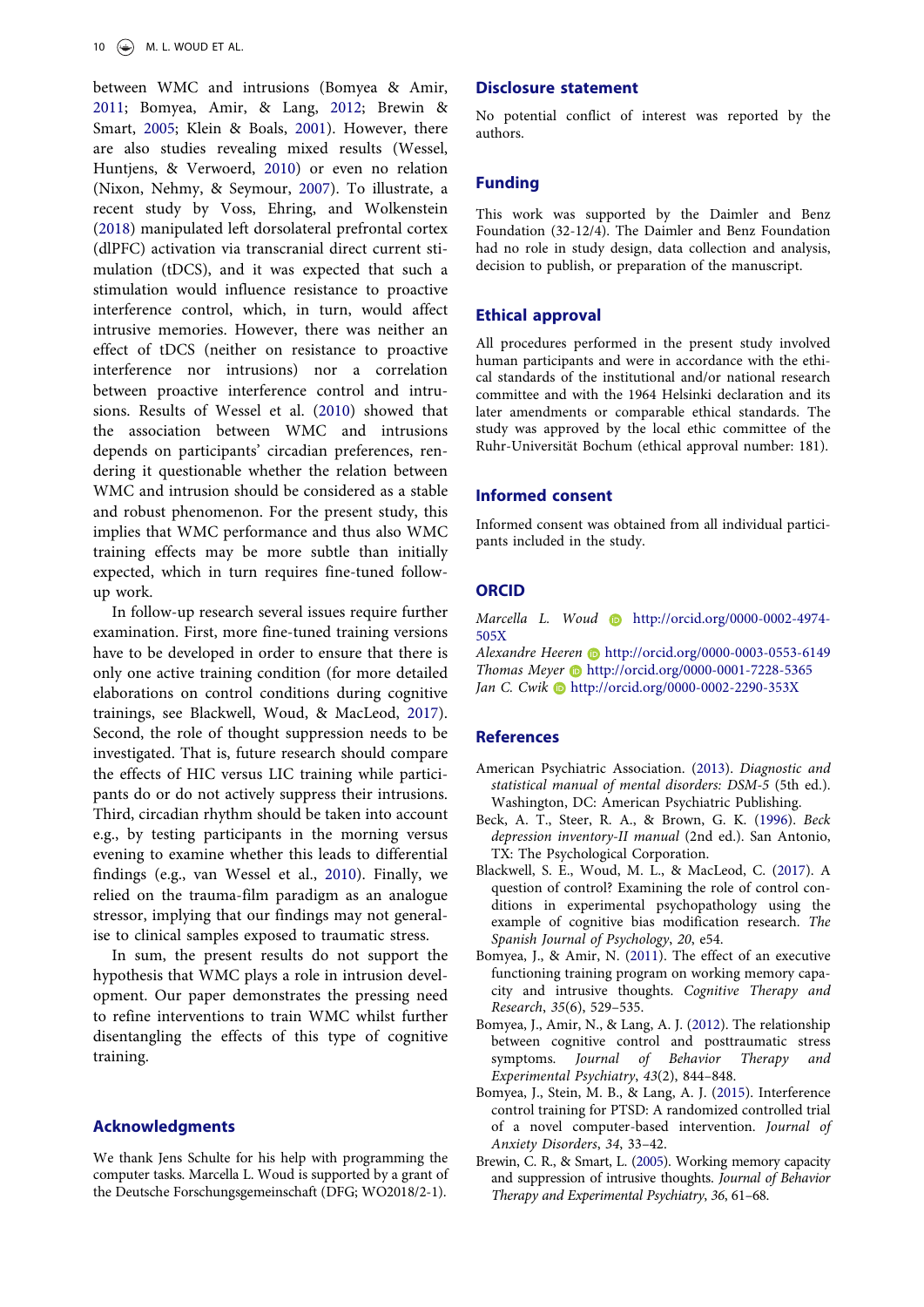- <span id="page-10-17"></span>Bunting, M. [\(2006](#page-2-1)). Proactive interference and item similarity in working memory. Journal of Experimental Psychology. Learning, Memory, and Cognition, 32(2), 183–196.
- <span id="page-10-29"></span>Button, K. S., Ioannidis, J. P., Mokrysz, C., Nosek, B. A., Flint, J., Robinson, E. S., & Munafò, M. R. ([2013\)](#page-8-0). Power failure: Why small sample size undermines the reliability of neuroscience. Nature Reviews Neuroscience, 14(5), 365.
- <span id="page-10-22"></span>Calamia, M., Markon, K., & Tranel, D. ([2012](#page-7-0)). Scoring higher the second time around: Meta- analysis of practice effects in neuropsychological assessment. The Clinical Neuropsychology, 276, 543e570.
- <span id="page-10-24"></span>Calero, M. D., & Navarro, E. [\(2007\)](#page-7-1). Cognitive plasticity as a modulating variable on the effects of memory training in elderly persons. Archives of Clinical Neuro-Psychology, 22, 63e72.
- <span id="page-10-28"></span>Cohen, J. [\(1988](#page-8-1)). Statistical power analysis for the behavioral sciences (2nd ed.). Hillsdale, NJ: Erlbaum.
- <span id="page-10-0"></span>Dalgleish, T. ([2004](#page-1-3)). Cognitive approaches to posttraumatic stress disorder: The evolution of multirepresentational theorizing. Psychological Bulletin, 130(2), 228–260.
- <span id="page-10-23"></span>Duff, K., Beglinger, L. J., Schultz, S. K., Moser, D. J., McCaffrey, R. J., Haase, R. F., … Paulsen, J. S. ([2007](#page-7-2)). Practice effects in the prediction of long-term cognitive outcome in three patient samples: A novel prognostic index. Archives of Clinical Neuropsychology, 22(1), 15–24. doi:[10.1016/j.](https://doi.org/10.1016/j.acn.2006.08.013) [acn.2006.08.013](https://doi.org/10.1016/j.acn.2006.08.013).
- <span id="page-10-25"></span>Duff, K., Beglinger, L. J., Moser, D. J., Schultz, S. K., & Paulsen, J. S. [\(2010](#page-7-3)). Practice effects and outcome of cognitive training: Preliminary evidence from a memory training course. American Journal of Geriatric Psychiatry, 18, 91.
- <span id="page-10-3"></span>Engle, R. W. [\(2001\)](#page-1-4). What is working memory capacity? In H. L. Roediger, J. S. Nairne, I. Neath, & A. M. Suprenant (Eds.), The nature of remembering: Essays in honor of Robert G. Crowder (pp. 297–314). Washington, DC: American Psychological Association Press.
- <span id="page-10-1"></span>Engle, R. W. ([2002](#page-1-5)). Working memory capacity as executive attention. Current Directions in Psychological Science, 11(1), 19–23.
- <span id="page-10-13"></span>Görgen, S. M., Hiller, W., & Witthöft, M. [\(2016](#page-2-2)). Die Spontaneous Use of Imagery Scale (SUIS) - Entwicklung und teststatistische Prüfung einer deutschen Adaption. Diagnostica, 62(1), 31–43.
- <span id="page-10-14"></span>Hautzinger, M., Keller, F., & Kühner, C. ([2006](#page-2-3)). Beck Depressionsinventar II. Deutsche Bearbeitung und Handbuch zum BDI II. Frankfurt a. M.: Harcourt Test Services.
- <span id="page-10-21"></span>Heeren, A., Coussement, C., & McNally, R. J. ([2016](#page-7-4)). Untangling attention bias modification from emotion: A double-blind randomized experiment among individuals with social anxiety disorder. Journal of Behavior Therapy and Experimental Psychiatry, 50, 61–67.
- <span id="page-10-12"></span>Holmes, E. A., & Steel, C. [\(2004](#page-2-4)). Schizotypy: A vulnerability factor for traumatic intrusions. The Journal of Nervous and Mental Disease, 192(1), 28–34.
- <span id="page-10-9"></span>James, E. L., Bonsall, M. B., Hoppitt, L., Tunbridge, E. M., Geddes, J. R., Milton, A. L., & Holmes, E. A. ([2015](#page-2-5)). Computer game play reduces intrusive memories of experimental trauma via reconsolidation-update mechanisms. Psychological Science, 1–15. doi:[10.1177/](https://doi.org/10.1177/0956797615583071) [0956797615583071](https://doi.org/10.1177/0956797615583071)
- <span id="page-10-8"></span>James, E. L., Lau-Zhu, A., Clark, I. A., Visser, R. M., Hagenaars, M. A., & Holmes, E. A. ([2016\)](#page-1-6). The trauma film paradigm as an experimental psychopathology model of psychological trauma: Intrusive memories and beyond. Clinical Psychology Review, 47, 106–142.
- <span id="page-10-30"></span>JASP team. [\(2018\)](#page-8-2). JASP (version 0.9). Retrieved from <https://jasp-stats.org/>
- <span id="page-10-2"></span>Kane, M. J., & Engle, R. W. [\(2000](#page-1-5)). Working-memory capacity, proactive interference, and divided attention: Limits on long-term memory retrieval. Journal of Experimental Psychology: Learning, Memory, and Cognition, 26(2), 336–358.
- <span id="page-10-16"></span>Kessler, H., Schmidt, A.-C., James, E., Blackwell, S. E., von Rauchhaupt, M., Harren, K., … Holmes, E. A. ([2019\)](#page-2-6). Visuospatial computer game play after memory reactivation delivered three days after a traumatic film reduces the number of intrusive memories of the experimental trauma. Journal of Behavior Therapy and Experimental Psychiatry. doi:[10.1016/j.jbtep.2019.01.006](https://doi.org/10.1016/j.jbtep.2019.01.006)
- <span id="page-10-31"></span>Klein, K., & Boals, A. [\(2001](#page-9-9)). The relationship of life event stress and working memory capacity. Applied Cognitive Psychology, 15(5), 565–579.
- <span id="page-10-15"></span>Laux, L., Glanzmann, P., Schaffner, P., & Spielberger, C. D. ([1981](#page-2-7)). Das State-Trait-Angstinventar (STAI). Theoretische Grundlagen und Handanweisung. Weinheim: Beltz Test GmbH.
- <span id="page-10-19"></span>Lustig, C., May, C. P., & Hasher, L. [\(2001\)](#page-3-1). Working memory span and the role of proactive interference. Journal of Experimental Psychology General, 130(2), 199–207.
- <span id="page-10-20"></span>Maercker, A., & Schützwohl, M. [\(1998](#page-5-2)). Erfassung von psychischen belastungsfolgen: Die Impact of Event Skala-revidierte Version (IES-R). [Assessment of posttraumatic stress reactions: The Impact of Event Scale-Revised (IES-R).]. Diagnostica, 44, 130–141.
- <span id="page-10-27"></span>Meyer, T., Otgaar, H., & Smeets, T. [\(2015\)](#page-8-3). Flashbacks, intrusions, mind-wandering – Instances of an involuntary memory spectrum: A commentary on Takarangi, Strange, and Lindsay (2014). Consciousness and Cognition, 33, 24–29.
- <span id="page-10-32"></span>Nixon, R. D., Nehmy, T., & Seymour, M. ([2007](#page-9-10)). The effect of cognitive load and hyperarousal on negative intrusive memories. Behaviour Research and Therapy, 45(11), 2652–2663.
- <span id="page-10-10"></span>Reisberg, D., Pearson, D. G., & Kosslyn, S. M. [\(2003\)](#page-2-8). Intuitions and introspections about imagery: The role of imagery experience in shaping an investigator´s theoretical views. Applied Cognitive Psychology, 17, 147–160.
- <span id="page-10-11"></span>Spielberger, C. D., Gorsuch, R. L., Lushene, R., Vagg, P. R., & Jacobs, G. A. [\(1983\)](#page-2-9). Manual for the state-trait anxiety inventory. Palo Alto, CA: Consulting Psychologists Press.
- <span id="page-10-26"></span>Takarangi, M. K., Strange, D., & Lindsay, D. S. ([2014](#page-8-3)). Selfreport may underestimate trauma intrusions. Consciousness and Cognition, 27, 297–305.
- <span id="page-10-18"></span>Unsworth, N., Heitz, R. P., Schrock, J. C., & Engle, R. W. ([2005](#page-2-10)). An automated version of the operation span task. Behavior Research Methods, 37(3), 498–505.
- <span id="page-10-7"></span>Vasterling, J. J., & Hall, K. A. A. [\(2018](#page-1-7)). Neurocognitive and information processing biases in posttraumatic stress disorder. Current Psychiatry Reports, 20(11), 99.
- <span id="page-10-4"></span>Verwoerd, J., de Jong, P. J., & Wessel, I. ([2008](#page-1-8)). Low attentional control and the development of inrusive memories following a laboratory stressor. Journal of Psychopathology and Behavioral Assessment, 30, 291–297.
- <span id="page-10-5"></span>Verwoerd, J., Wessel, I., & de Jong, P. J. [\(2009\)](#page-1-9). Individual differences in experiencing intrusive memories: The role of the ability to resist proactive interference. Journal of Behavior Therapy and Experimental Psychiatry, 40(2), 189–201.
- <span id="page-10-6"></span>Verwoerd, J., Wessel, I., de Jong, P. J., Nieuwenhuis, M. M., & Huntjens, R. J. [\(2011](#page-1-10)). Pre-stressor interference control and intrusive memories. Cognitive Therapy and Research, 35(2), 161–170.